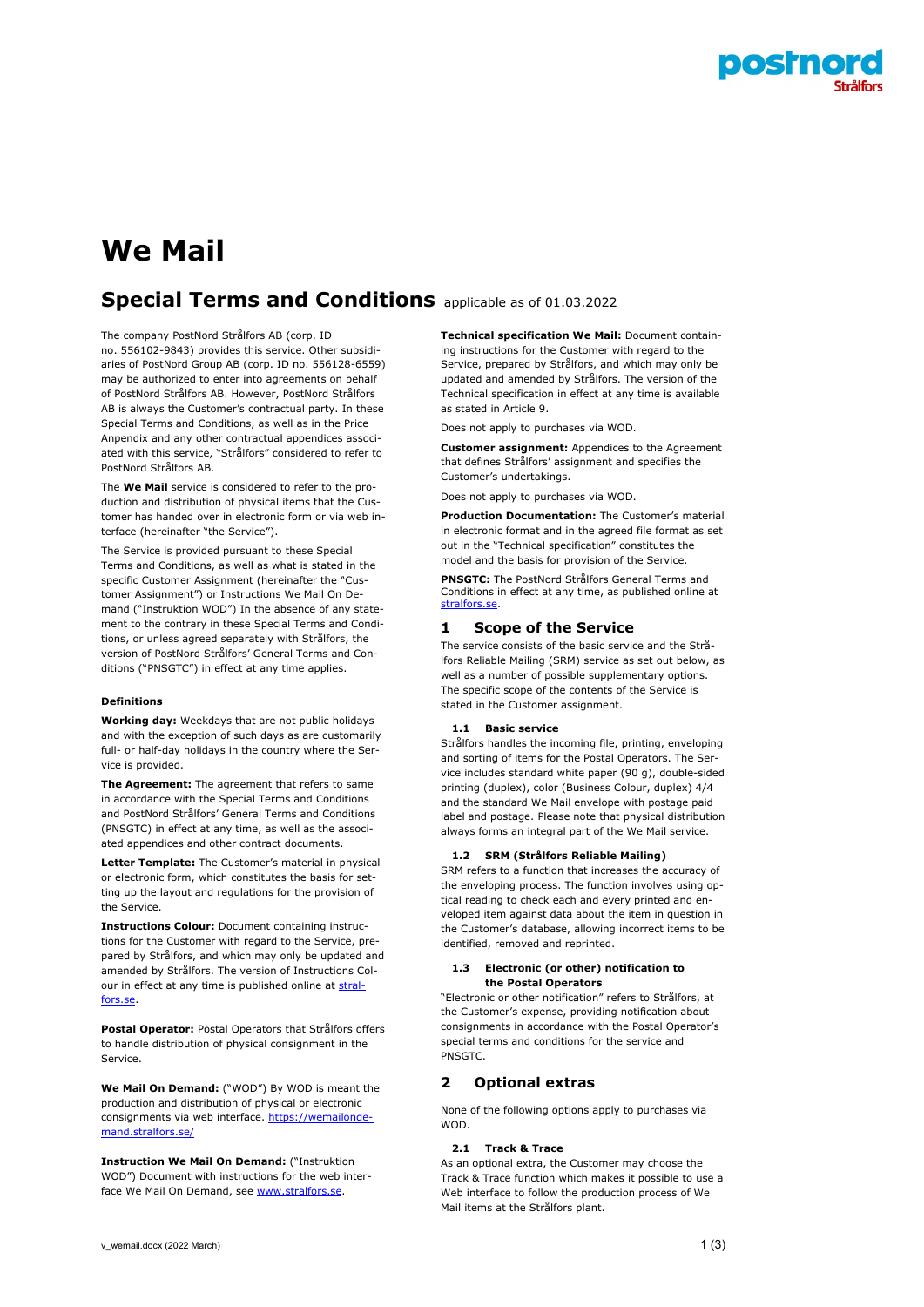#### 2.1.1 Traceability via Web interface

An internet-based tracking system that Customers can use to monitor the production process.

#### Traceability via Web Services

Web Services tracking allows the Customer to monitor production via the Strålfors Web Services Interface on the basis of status reports issued automatically at each chosen step of the production process.

# **2.2 Duplicate File Check**

The Duplicate File Check option can be used to guard against the risk of sending duplicate mail items. The files are identified using an algorithm based on the content of the file in question, calculated separately for each data file. When the program identifies a file that has been sent to Strålfors multiple times, the program stops processing the file and the error is reported to the Customer via Strålfors Customer Service.

#### **2.3 Confirmation of reception by email**

To confirm reception of the file, a receipt is returned to the Customer at the stated address.

The confirmation of reception contains information about the name of the file, time of reception and file size.

#### **2.4 Perforation**

The customer may, as an option, obtain a static perforation (included in the basic fee) according to the "Technical specification".

#### **2.5 Extended security regarding the handling of special categories of personal data**

In cases where the customer's production files contain special categories of sensitive personal data in accordance with the Data Protection Regulation, Article 9, the customer may, as an option, by special agreement in the Customer Assignment, obtain an increased security for handling them.

# **3 Supplementary services**

Prices and additional terms and conditions for the supplementary services are stated in the Price Appendix and the Special Terms and Conditions for the respective services in effect at any time.

# **4 Strålfors' undertakings**

Strålfors is to provide the service as described in detail in the Customer Assignment, in accordance with the present Special Terms and Conditions and PNSGTC.

# **4.1 Production Documentation**

On expiry of the agreement or completion of the Services in accordance with the present Agreement, Strålfors is to destroy the Production Documentation.

#### **4.2 Connection**

Strålfors is to connect the Customer in the manner described in the Customer Assignment and the "Technical specification".

If, in the opinion of Strålfors, the Customer has failed to provide information or measures necessary to the connection, Strålfors shall be entitled to interrupt the connection until such necessary information has been provided or the relevant measures adopted.

Strålfors is entitled to charge extra for reasonable time spent on connecting the Customer or for delays attributable to the Customer – late deliveries, for example – and for any other activity or measure that Strålfors performs according to a separate agreement with the Customer or at the Customer's request. The extra charge will be calculated per hour, according to the hourly rates stated in the Strålfors price list in effect at any time.

If the Customer wishes to make changes that involve having to reestablish the connection either fully or in

part, Strålfors will be entitled to compensation in accordance with the hourly rates charged by Strålfors at any time. Any such changes must be agreed in writing between the parties in the Customer Assignment.

4.2 does not apply to purchases via WOD.

#### **4.3 Delivery time**

If the Production Documentation is delivered to the reception function stipulated by Strålfors no later than 09:00 on weekdays, hand-over for mailing to Postal Operator will take place the same day, and distribution to the addressees will be performed in accordance with the Postal Operator's terms and conditions for the chosen distribution service in effect at any time.

The Production Documentation may not exceed 10,000 pages per day. Customers must inform Strålfors Customer Service no later than three (3) days before production start-up of any volumes in excess of 10,000 pages per day. Strålfors reserves the right to set a delivery time on this basis.

Purchases via WOD: For documents that are uploaded no later than 08.00 working days, hand-over for mailing will take place the same day, and distribution to the addressees will be performed in accordance with the Postal Operator's terms and conditions for the chosen distribution service in effect at any time. The transit times may be extended if hand-over is performed after the drop-off time stated above.

# **5 The Customer's obligations**

The Customer is to fulfil the obligations stipulated in the present Special Terms and Conditions, as well as any other measures not included in these conditions, but which may be incumbent on the Customer as stated in the "Technical specification", the Customer Assignment or PNSGTC.

### **5.1 Production Documentation**

The Customer is to supply the Production Documentation in the manner specifically agreed, in accordance with the "Technical specification" and any other documentation provided by Strålfors.

The Customer is responsible for ensuring that the Production Documentation is complete and correct, that it is provided at the agreed time, and that it does not in any way conflict with applicable laws, statutory orders or public authority regulations; nor may the Production Documentation contain data that may damage Strålfors' equipment or software, or cause damage to Strålfors in any other manner.

If the Production Documentation is so incomplete or error-filled that Strålfors considers production to be impossible, Strålfors is to contact the Customer to give the Customer the opportunity to supplement the basis or deliver a new version. Strålfors is in no way liable for any delays or errors that may occur in such cases. If, in Strålfors' judgement, shortfalls in the Production Documentation can be corrected by Strålfors, then Strålfors has the right – but not the obligation – to make such corrections for separate compensation according to the Strålfors Price Appendix in effect at any time.

Purchases via WOD: The customer is responsible for ensuring that data material is previewed and approved for production. No contact is made between Strålfors and the Customer in case of any errors, see Instruktion WOD.

# **5.2 Customer assignment**

The assignment covered by the Agreement is stated in the respective Customer assignment attached to the Agreement. If the Customer wishes to add new Customer assignments during the contractual period that involve changes which in Strålfors' judgement affect the basis for the agreed prices, terms and conditions laid down in the Agreement, such changes must be based on a written supplementary agreement.